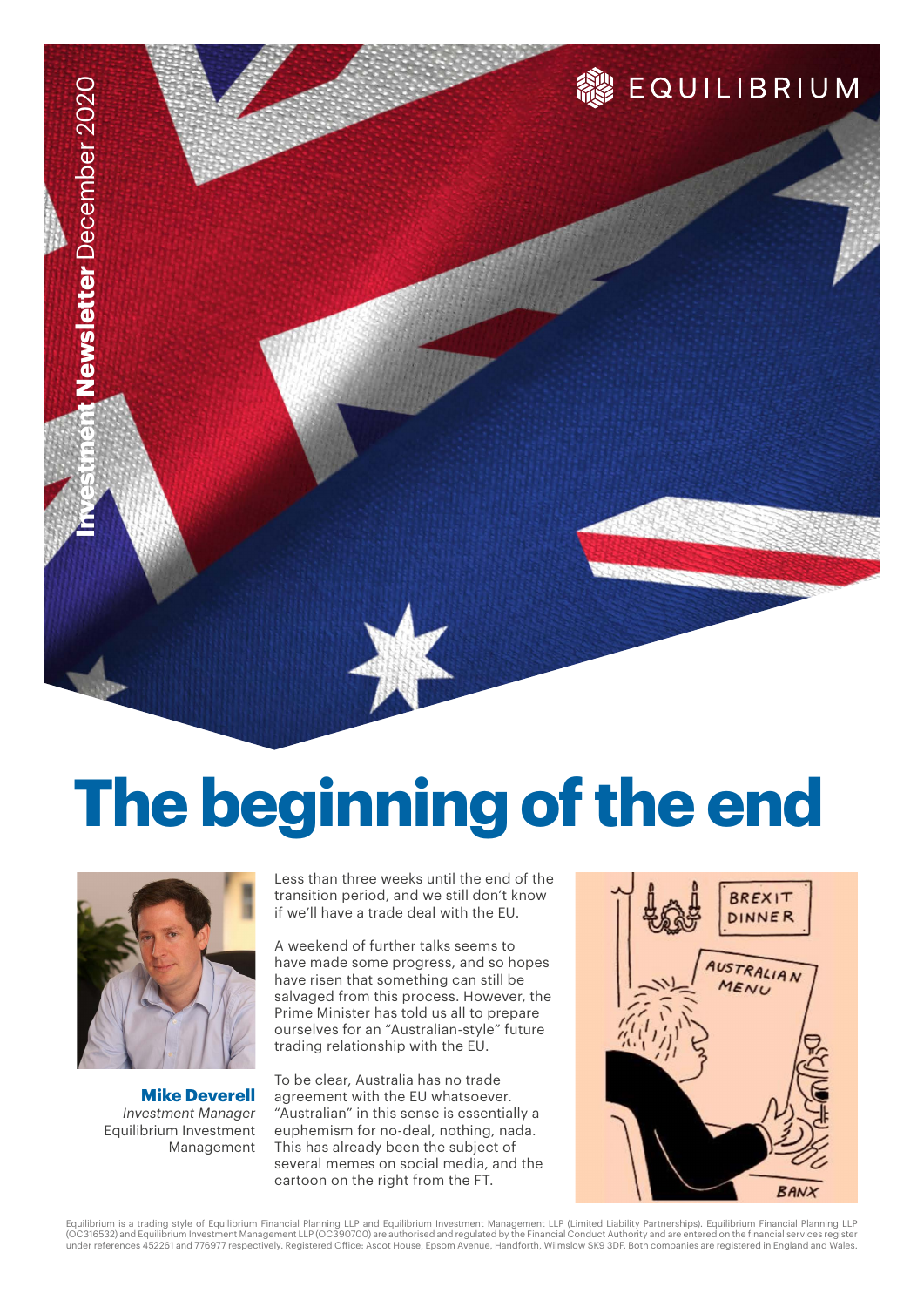## **Investment Newsletter** December 2020

**WARRANTIFATION** 

"Australians wouldn't regard our trade relationship with Europe as a satisfactory one", the former Australian prime minister, Malcolm Turnbull told the BBC. However, they clearly have less need for one than we do.

The biggest Australian exports to the EU in 2018/19 were travel at just £2.75bn, followed by coal and gold at £2.4bn each.

By contrast, the UK exported £26bn of financial services, £20bn of petrol and £17bn of cars to the EU in the same year (source: Faisal Islam, BBC Economics Editor). Our biggest export was actually "other services" at £35bn pa.

Whilst some goods and services might be just fine when traded on World Trade Organisation terms, some industries could be very badly hit by the imposition of certain tariffs and any delays at the port from increased paperwork.

Unlike Australia, we have integrated supply chains with EU countries where (for example) a car engine might be made in Germany but installed in a vehicle in the UK. A trade deal would be very important for those "just in time" deliveries that are so vital in today's manufacturing businesses.

Despite the potential for disruption, we remain optimistic that the UK economy will recover in 2021 from its current COVID-related slump, hopefully helped by an effective vaccine roll-out.

### **Australian-style newsletter…**

I previously drafted a piece explaining our strategy surrounding Brexit which we had intended for this newsletter but, instead, we published this as a blog last week! Please **[click here](www.equilibrium.co.uk/deja-vu)** to read it.

We decided to publish this piece early as we thought it would be out of date by the end of the weekend! As it happens, with no decision made in the trade talks we believe it remains relevant.

In summary, we said that we thought that the outcome of talks could have the following impact on various assets:

- The pound would fall sharply in the event of a no-deal but may rise modestly if a deal were struck.
- As more than half of our equities are overseas, these could benefit from a falling pound and potentially increase in value (in sterling terms) if there was no deal.
- The shares of companies in the FTSE 100 Index, which make most of their revenues outside the UK, might also rise if sterling fell. Therefore, we felt defined returns and some of our UK equities might benefit.
- However, our more domestically-focused UK stocks (especially mid and small companies) would probably fall in the event of a no-deal. They could rise sharply if there were a deal.
- We think any hit to the UK economy due to no-deal, would at least be partially offset in the short term by the economy getting back to normal as the vaccine is distributed.
- If there is a deal then, when added to the vaccine news, the UK could perform very well next year.

In summary we feel that the portfolios should hold up well in either scenario due to the diverse nature of holdings.

## **Lockdown 3.0**

I realise this newsletter isn't very full of Christmas cheer. Without wanting to come across as the Grinch, we are becoming more and more convinced that a third lockdown is increasingly likely in January. The evidence from the US is their Thanksgiving celebrations resulted in a sharp pick-up in cases.

Virus cases had been coming down until recently but have started going up again in the last week or so. These numbers probably don't yet factor in most of the increased activity since lockdown 2.0 (in November) was lifted, let alone the increased socialising expected over Christmas.

If cases do carry on rising sharply, the fact we have a vaccine on the horizon we think could make temporary lockdowns more likely. Whilst we'd all like to avoid that outcome, perhaps people will be more accepting if they can see an end in sight.

In addition, we think the economic impact of such lockdowns ought to be limited. The government should feel confident in offering very high levels of financial support to individuals and businesses, knowing that it should only be temporary.

A no-deal Brexit plus a January lockdown would not be a great combination of course, and we would like to believe that both can be avoided. However, at the very least we can now see an end in sight to the COVID-19 crisis, even if Brexit appears never-ending!

We would like to take this opportunity to wish all our clients and friends a very happy (and safe) Christmas and New Year. Hopefully we will be able to see you all again in person in the near future!

Equilibrium is a trading style of Equilibrium Financial Planning LLP and Equilibrium Investment Management LLP (Limited Liability Partnerships). Equilibrium Financial Planning LLP<br>(OC316532) and Equilibrium Investment Mana